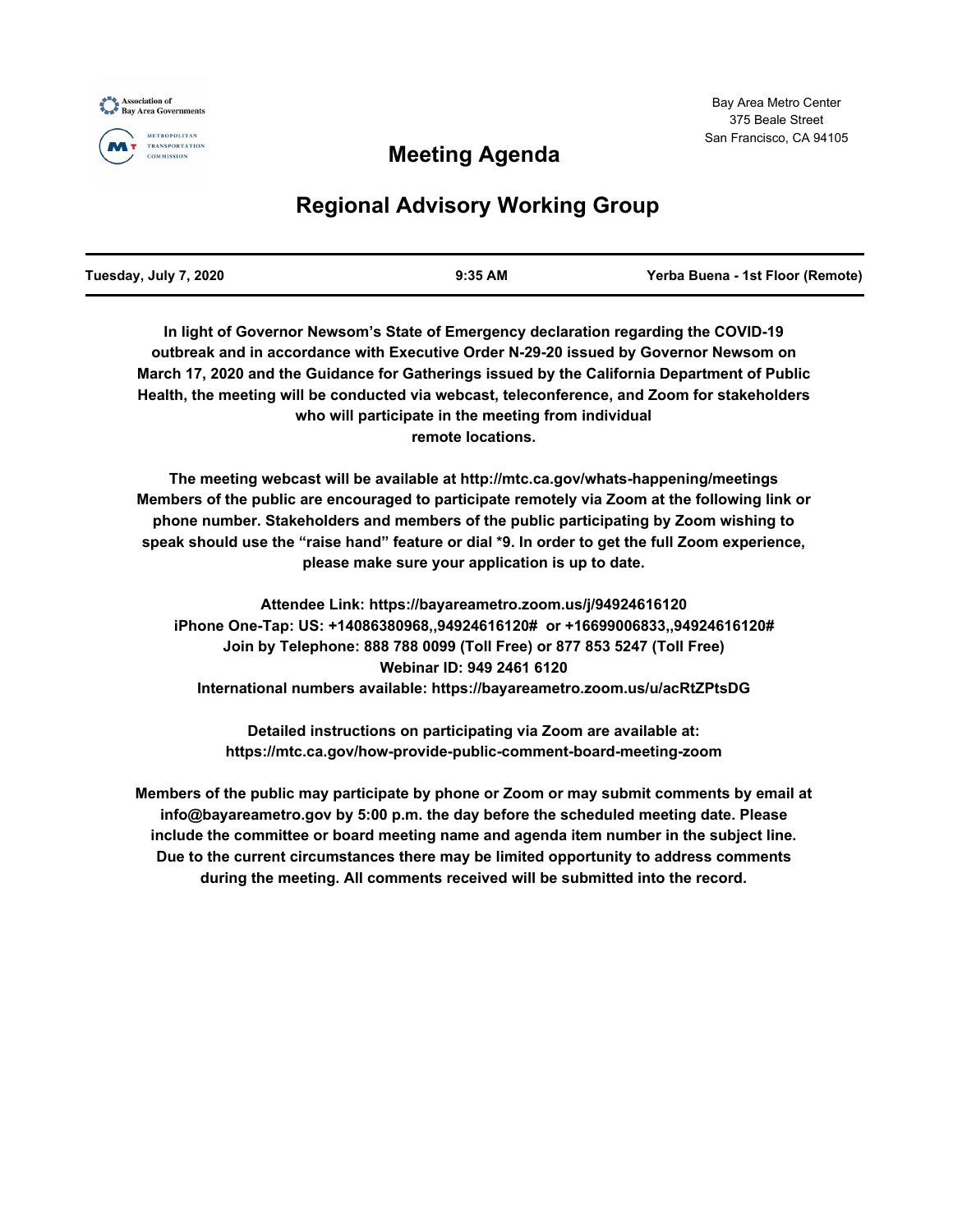#### **9:35 a.m.**

#### **1. Welcome, Introductions**

*Matt Maloney and Dave Vautin*

#### **9:40 a.m.**

| 2. | 20-0954             | Plan Bay Area 2050 Draft Blueprint: Key Findings                                                                                                                   |  |
|----|---------------------|--------------------------------------------------------------------------------------------------------------------------------------------------------------------|--|
|    |                     | Presentation on the findings from the Draft Blueprint analysis, highlights<br>successes and shortcomings, in advance of stakeholder workshops later<br>this month. |  |
|    | <b>Action:</b>      | Information                                                                                                                                                        |  |
|    | <b>Presenter:</b>   | Dave Vautin                                                                                                                                                        |  |
|    | <b>Attachments:</b> | 02 PBA50-Draft Blueprint-Key Findings.pdf                                                                                                                          |  |
|    |                     | 02 Handout-Coor Rec PUBLIC COMMENT Regional Advisory Working Group                                                                                                 |  |

#### **10:25 a.m.**

Plan Bay Area 2050 Final Blueprint: Key Decisions for the Transportation Element **3.** [20-0957](http://mtc.legistar.com/gateway.aspx?m=l&id=/matter.aspx?key=20821)

> Recommendations on specific regional discretionary funding levels for the Transportation Element of the Plan Bay Area 2050 Final Blueprint, in advance of broader strategy refinements in September 2020 following robust public engagement.

- *Action:* Information
- Adam Noelting and Raleigh McCoy *Presenter:*
- *Attachments:* [03\\_PBA50-Final Blueprint-Key Transport Elem.pdf](http://mtc.legistar.com/gateway.aspx?M=F&ID=04e2bfe4-5449-442f-89ca-e3c371b09867.pdf)

#### **10:55 a.m.**

ABAG Resolution No. 02-2020, Revised: Plan Bay Area 2050: Additional Priority Development Areas (PDAs) Submitted for Final Blueprint **4.** [20-0961](http://mtc.legistar.com/gateway.aspx?m=l&id=/matter.aspx?key=20825)

> Information on ABAG Resolution No. 02-2020, revised, adopting four new Priority Development Areas (PDAs) submitted by local jurisdictions through the spring 2020 final call for PDAs to include in the Plan Bay Area 2050 Final Blueprint.

- **Presenter:** Mark Shorett
- *Attachments:* [04\\_PBA50-Add PDAs Final Blueprint.pdf](http://mtc.legistar.com/gateway.aspx?M=F&ID=2a6a0e8b-9146-4a4c-99ae-5ffe671c02e2.pdf)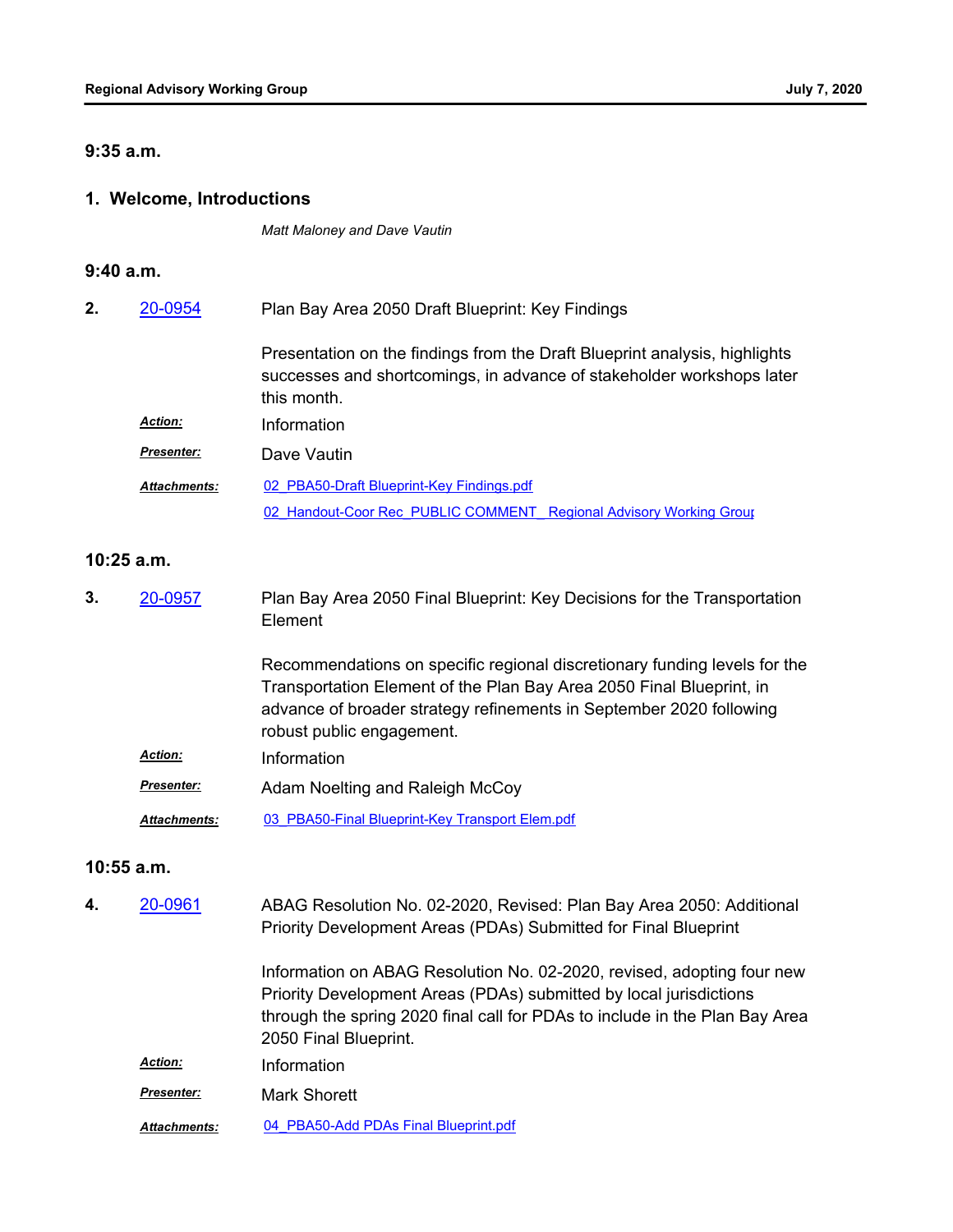### **11:15 a.m.**

## **5. Next Steps / Other Business / Public Comments**

*Stakeholders and members of the public participating by Zoom wishing to speak should use the "raise hand" feature or dial \*9.*

**11:20 a.m.**

## **6. Adjournment / Next Meeting**

**The next meeting of the Regional Advisory Working Group will be Tuesday, August 11, 2020 at 9:35 a.m. at the Bay Area Metro Center, 375 Beale Street, San Francisco, CA. or remotely and by webcast as appropriate depending on the status of any shelter in place orders. Any changes to the schedule will be duly noticed to the public.**